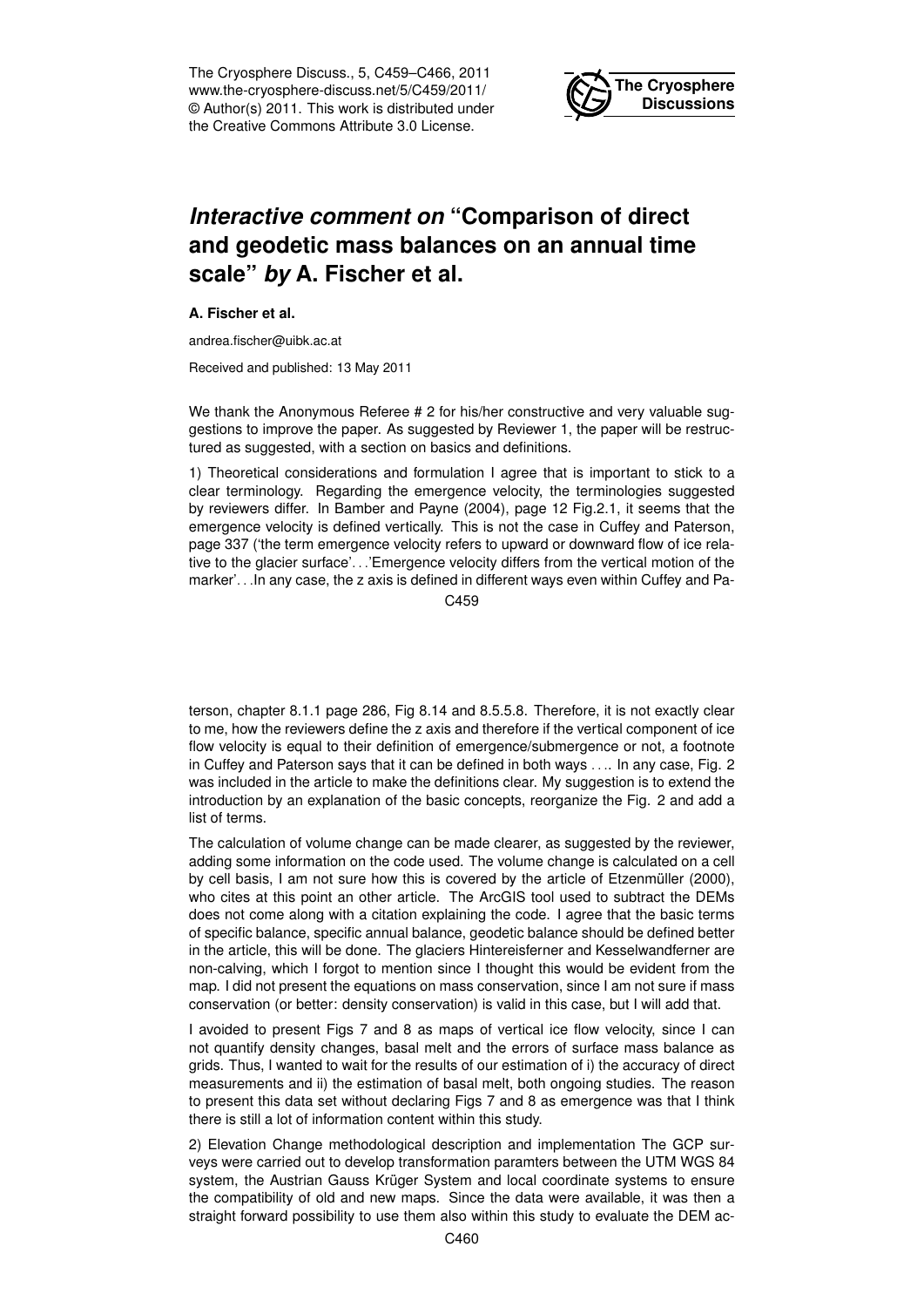curacy at those points (Why not?). Those GCPs were not used for the processing of the DEMs, and the DEMs and the GCPs were processed in UTM WGS 84, so that no transformations were necessary. The area shows a large portion affected by mass movements (mud flow, permafrost, permafrost degradiation). Stable parts (rocks) show steep faces, and as shown by Sailer's group, the vertical error of the DEMs increase with the surface slope. The GCPs are well known, on stable terrain, and many of them observed for more than 100 years. We decided to use the best points, not the most for the evaluation. Snow cover, surface roughness and imaging geometry cause small scale undulations in rough terrain (depending on the pulse used). We do not have information on snow cover in areas outside the glacier, and the snow there tends to fill the space between boulders and is patchy. I do not think that we could improve our estimate of vertical accuracy by adding a statistical analysis of non glacierized terrain. Work on general accuracy of LiDAR DEMs is ongoing within the LiDAR community, and I cited the results available so far. The differences between the GCP elevation also result from the different reflection points, as is evident from the two images I attach. The fastest fix point moves at a rate from about 10 cm/year, although it looks stable, so I hope you accept that I prefer to use the points were we know how stable they are for this analysis, and are able to exclude the points which are not stable or show erosion. We have no phase information of the return signal available, so that we can not investigate the coherence. The flight swath is not equal from flight to flight, so that the local incidence angles differ. The DEMs can be expected to differ on rough surfaces and in case of snow cover, so that I do not expect a possibility of a straight forward correction of DEM errors which are still in the order of cm!

3) Presentation Quality: I personally prefer the tables to Figures, but I could provide them as additional material if they are not needed within the article. Figures 3, and 4, and 6 show density variations, which were demanded to discuss by Reviewer 1, although shown here. I do not think that the point of the snow correction and its impact on the result will be clearer by skipping those Figures, I would prefer to improve the explanations of those Figures.

C461

## 4) Errors

I understand the point and will improve the presentation.

5) Steep areas show larger surfaces in reality than in map projection, which is available for energy transfer (normal to the surface, and not vertically). Therefore, the energy transfer into snow/ice should be higher than in flat parts, in addition to that, snow cover usually is lower and this mean albedo during the melt season. Surface runoff additionally causes erosion. In steep areas we can not operate stakes, and I think it is not straight forward to extrapolate the measurements from flat to steep areas. Vertically measured ablation in flat parts is therefore not equal to vertically ablation (not measured) in steep parts, but should be higher, as a result of the above factors. This is also evident from fast melt visible at non moving clean dead ice parts in the vicinity of rock outcrops, which I did not cite because I am not able to quantify the role of long wave emission of the rock outcrops. But is approximately the same for sunny and shady parts.

5) Manuscript Structure I fully agree with the suggestions to restructure the manuscript, and better work out the conclusions.

## Technical Corrections

General: Sentences should not start with numbers. (E.g. pg 569, line 24; pg 581, line 1; and many more... ok  $\hat{a}\hat{A}\hat{c}$  pg 569: Numerous statistics are provided, but the reader has difficulty understanding what the meaning of it all is. Come clearer to the point, possibly stating first, and then back up with the relevant statistics. ok  $\hat{a}A\hat{c}$  pg 569, line 21-23: Two time periods are given, and only one annual precipitation number(661 mm). Is the average the same in both periods? Yes, I can make that clearer âÅć pg 570: A very detailed description of the LIDAR is provided. Is it all necessary? I suggest removal and compacting some of the information as the paragraph is heavy and difficult to absorb. I can reduce it, and add relevant points later when the reader needs them for the interpretation of the GCP accuracies.  $\hat{a}$ A $\hat{c}$  pg 572, line 15-16: "The distribution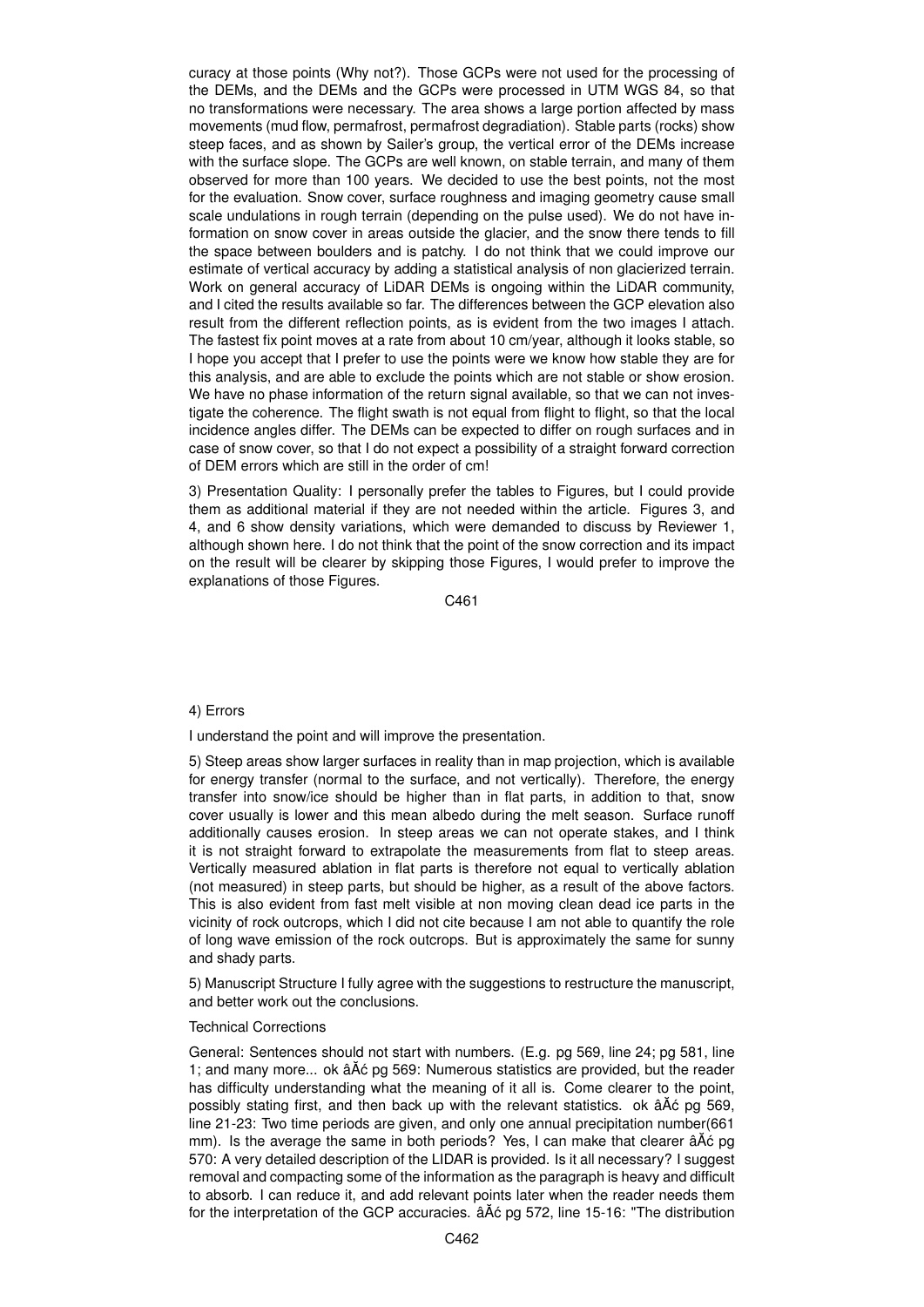of snow ... is monitored by webcam". How is this monitored? Or more specifically, how do you geo-rectify the pictures to produce firn maps? In the moment by manual mapping supported by GPS measurements.

Interactive comment on The Cryosphere Discuss., 5, 565, 2011.

C463



**Fig. 1.**